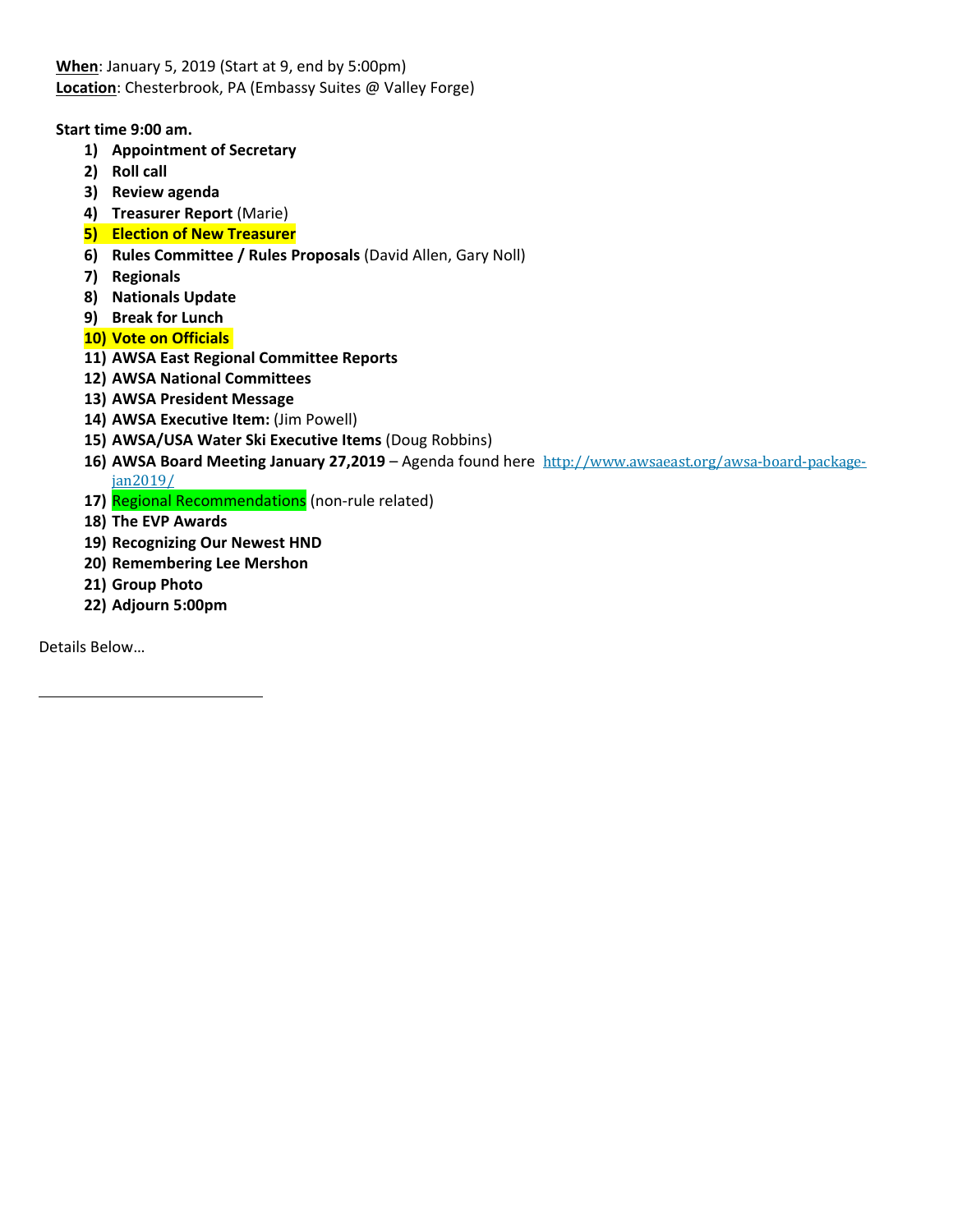# **When**: January 5, 2019 (Start at 9:02am, end 5:00pm) **Location**: Chesterbrook, PA (Embassy Suites @ Valley Forge)

| <b>Name</b>       | <b>Representation</b>            | <b>Present at</b><br><b>Meeting</b> |
|-------------------|----------------------------------|-------------------------------------|
| Powell, Jim       | EVP - VA                         | Yes                                 |
| Haines, Hutch     | National Director - CT           | Yes                                 |
| Robbins, Doug     | <b>National Director - PA</b>    | Yes                                 |
| Noll, Gary        | National Director / Council - PA | Yes                                 |
| Byrne, Pat        | USA Water Ski Director - CT      | Yes                                 |
| Byrne, Matt       | Council - CT                     | Yes                                 |
| Brandau, Brett    | Council - DE                     | Yes                                 |
| Allen, Dave       | Council - MA                     | Yes                                 |
| Giove, Jean       | Council - MD                     | Remote                              |
| Sturdevant, Mike  | President - MD (non-voting)      | <b>No</b>                           |
| Robbins, Dave     | Council - ME                     | <b>No</b>                           |
| Behner, Scott     | Council - NH                     | Yes                                 |
| Fosbenner, Bill   | Council - NJ                     | Yes                                 |
| Vosburgh, George  | Council - NY                     | Yes                                 |
| Rudy, Dean        | Council - NY                     | Yes                                 |
| Davis, John       | Council - PA                     | <b>No</b>                           |
| Bickel, Jon       | President - PA (non-voting)      | <b>No</b>                           |
| Merchant, Wick    | Council - VA                     | Yes                                 |
| Melnik, Karen     | President/Council - VA           | Yes                                 |
| Campfield, Justin | Council - VT                     | Yes                                 |
| Epstien, Bruce    | President - VT (non-voting)      | <b>No</b>                           |
| Ingram, Sam       | Council - WV                     | <b>No</b>                           |
| Allebach, Paul    | HND (non-voting)                 | <b>No</b>                           |
| Baker, Bill       | HND (non-voting) - PA            | Yes                                 |
| Corson, Bob       | HND (non-voting)                 | <b>No</b>                           |
| Hammel, Roger     | HND (non-voting) - VA            | Remote                              |
| Lohr, Steve       | HND (non-voting) - VA            | Yes                                 |
| Thacher, Jon      | HND (non-voting) - VA            | Yes                                 |
| Stansberry, Jerry | HND (non-voting)                 | No                                  |
| Maurer, Tonya     | HND (non-voting) - MA            | Yes                                 |

#### **Additional Membership Attendees (names noted below)**

| TG Powell (Jr. Development) - VA | Dawn Gearheart - PA |
|----------------------------------|---------------------|
| Marie Baker (Treasurer) - PA     | Don Christman - PA  |
| John Paulovich - NY              | <b>REMOTE</b>       |
| Steve Lohr - VA                  | Becky Bartlett - NH |
| Ann Lohr - VA                    | Bill Cooper - VA    |
| Ralph Hall - VA                  | Dan Warner - NY     |
| Al Harris (Boat Drivers) - VA    | John Corkery - NY   |
| Don Nichols - DE                 | John Wilkins - NY   |
| Mason Gearheart - PA             | Steve Vincent - MD  |

**Total Attended: 38** people attended representing **10** of our 14 states.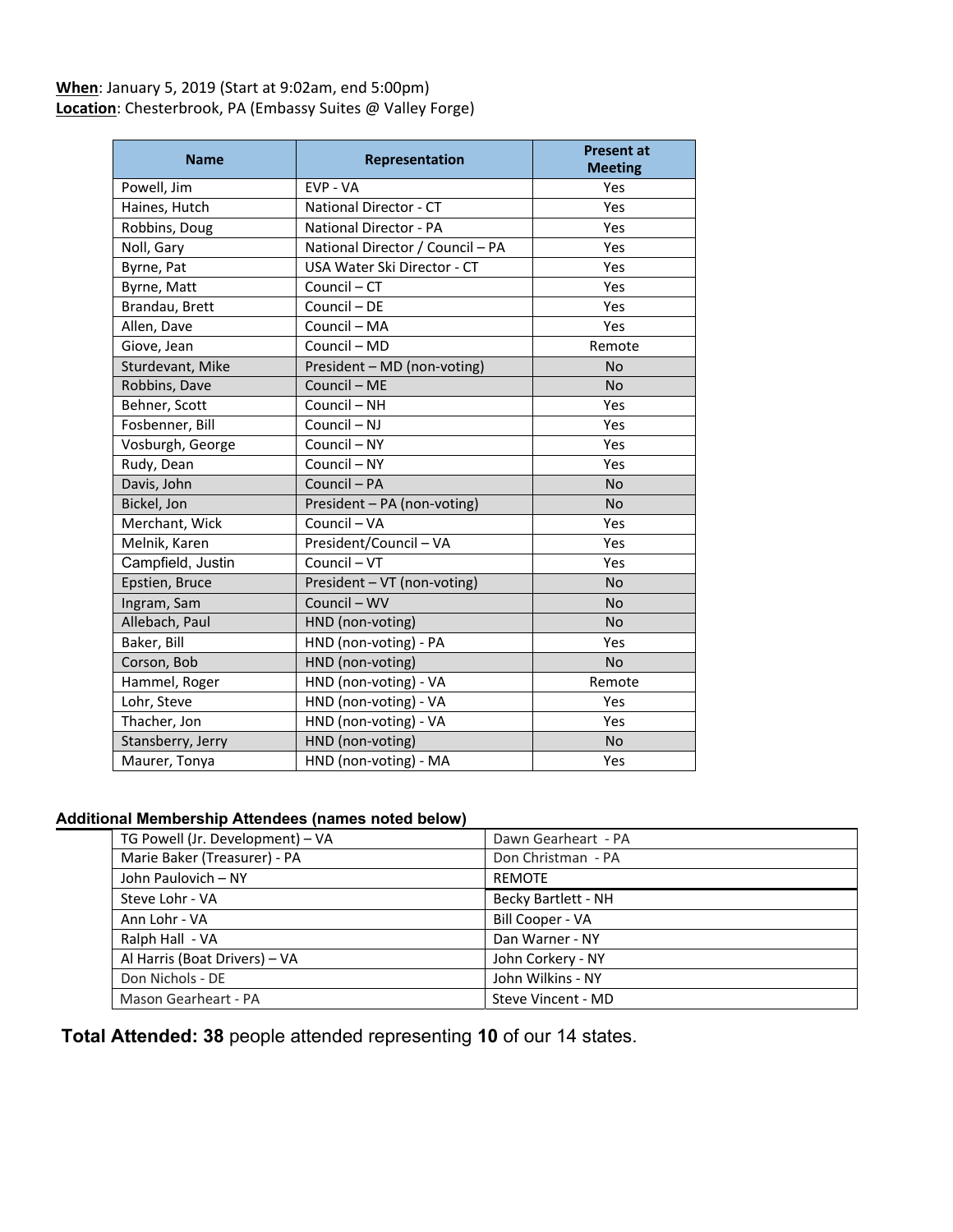# **Yellow: Actions and Votes GREEN: Motions and East Region Recommendations**

## **Official start time 9:02 am.**

# **1) Appointment of Secretary**

- **a.** Dean Rudy was appointed as secretary for the meeting.
- **2) Roll call** 
	- **a. See previous page**
- **3) Review agenda** 
	- **a.** The agenda was reviewed and accepted.
- **4) Treasurer Report** (Marie) 20 min
	- **a.** Review 2018-year end (note that year start should include \$2,208.77 in Regionals Tournament Checking Account)
		- i. Marie reviewed expenditures and revenues for the main bank account and reported that it had just been audited. It was noted that her report did not include any information from the Junior Development bank account or the Regionals event bank account. Marie reported that these would all be combined before being forward to HQ.

## **b.** Budget Items for 2019

i. Motion: by Tonya, that for 2019 only, that the \$25 funding provided for juniors at regionals (to boost junior attendance) be split between the main bank account and the junior development bank account. TG Powell was in support. Motion Passed.

#### **5) Election of New Treasurer After 30+ years as the treasurer, Marie is stepping down.**

- **a.** Nominated: Scott Miller (currently VA State Federation Treasurer)
	- i. Scott Miller (VA) was nominated for the position. Dave Allen seconded. Approved by acclamation.
- **6) Rules Committee / Rules Proposals** (David Allen, Gary Noll) 1 hour

#### **a. See Rules Committee Report**

- i. Proposal 3: Splits B2 into two age groups (u12, u14). Vote of those present with 19 for & 4 against.
- ii. Proposal 5: Move current U18 to U17. Unanimously no support from anyone at the meeting.
- iii. Proposal 6/7/8: related to level 10 skiers (elite). No arguments against these proposals were put forth.
- iv. Proposal 11 & 14 were discussed for clarification.
- v. Proposal 15: Approved but recommend further modification of number of scorers during 4 lake nationals from 2 to 3.
- vi. Proposal 20: Trick: separating BB & O category of tricks. Eastern region supports conforming to IWWF rules.

#### **7) Regionals**

- **a.** 2019 See Bid Attached from Avon Old Farm Skiers
	- i. **Council Vote on bid for 2019/2020 Eastern Regionals**
		- **1.** The two year bid as presented by Avon Ski Club was accepted by acclimation. The club shared some changes from prior regionals. The entry will include the cost of one site practice ride which can be taken anytime that is available. Also, there will be no formal banquet at the regionals, rather an informal social gathering with a food truck available on site.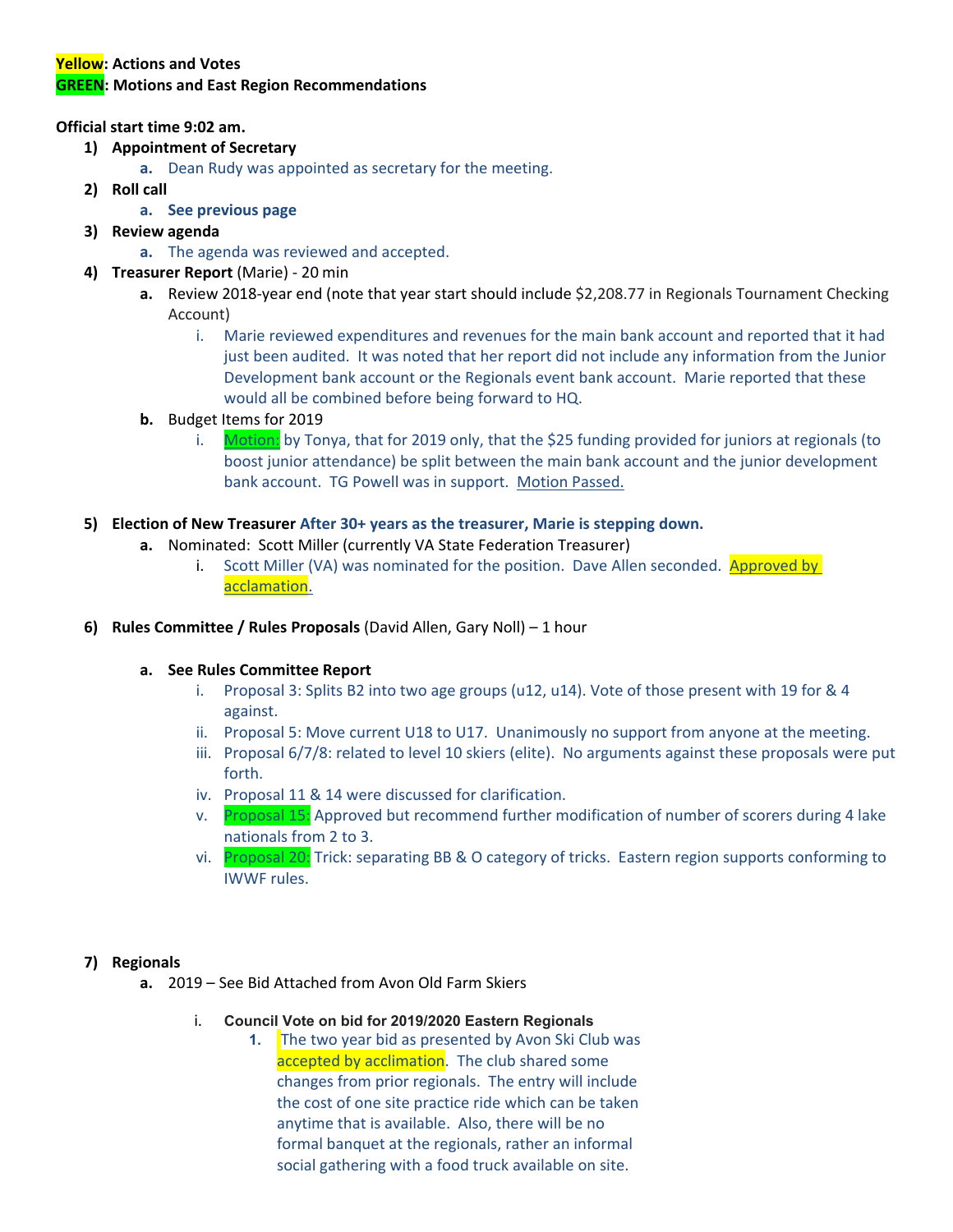# **8) Nationals Update**

- **a.** 2019 / 2020 West Palm, Okeeheelee (8/6/2019 8/10/2019)
- **b.** Matt Byrne selected as Chief Driver (yea Matt)
- **c.** From Exec Meeting
	- i. Nationals
		- 1. Officials, 2 Scorers Per Region, more announcers and safety. Action item. Form committee to look at dividing appointed officials into more shifts and not week-long commitments. Action item. Suggest to West Palm Beach to use 3 lakes for Nationals in order to not spread out the crowd.
		- 2. Trick Officials, 1 from each region plus 3 more.
		- 3. Entry fees and Late fees
			- Single Event \$165.00

Two or More Events - 2 events \$200.00; 3 events \$235.00

Family of Three - \$430. Additional Family Member - \$80.00 each

Late Date - should be Monday/Tuesday after Regionals. Raise to \$15.00 per 24-hour period. Motion to accept. Passed 7-2.

- 4. Practice Boats-LOC now paying boat companies \$5 per practice pull
- 5. National Awards. Action Item. Keith Lindemulder to head up committee to revamp national official awards.
- ii. America's Cup-August 7th 6pm
	- 1. Finances
	- 2. L9/L10
	- 3. Form event group. Action item to form an America Cup Committee to organize and assure the annual success of the event as it moves from LOC to LOC.

# **9) Break For Lunch 12:05 – 12:33**

#### **10) Vote on Officials** – 20 min

- **a.** Regionals Officials Voted on:
	- i. Judges (CJ, Dave Knight / ACJ, Dave Allen)
		- 1. Bill Baker
		- 2. Bill Cooper
		- 3. Jon Thacher
		- 4. Dave Robins
		- 5. John Polovich
		- 6. Gary Noll
		- *7. Wick Merchant as ALT*
	- ii. Drivers (CD Matt Byrne)
		- 1. Brett Brandau
			- 2. Cole Maurer
			- 3. Marie Fields
	- iii. Scorers (CScr, TG Powell)
		- 1. Jennifer Frederick-Kelly
		- 2. Susan Maximuk
	- iv. Safety (CSaf, Karen Melnik)
		- 1. Kathy Callan (Kathy will work on qualification. Karen will yield to Kathy if she is qualified in time.)
	- v. Tech. Control
		- 1. Chip Shand
	- vi. Announcers
		- 1. Jim Powell
	- vii. Aspiring Official
		- 1. Dan Warner DRIVER
	- viii. Registrar on-site
		- 1. Marie Baker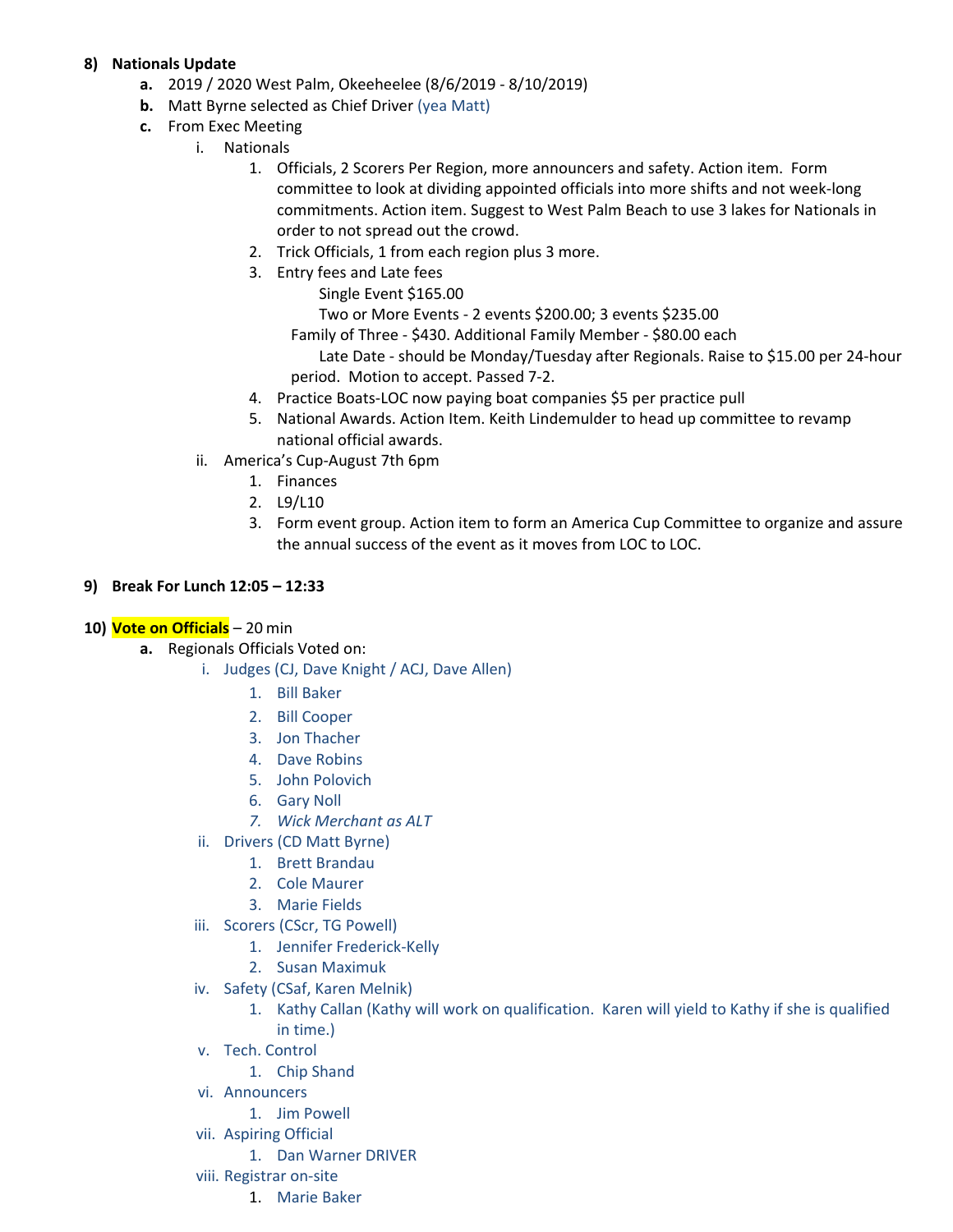- **b.** Nationals Officials (4 lake site: 2 Appointed Judges, 3 Assigned, 2 drivers, 2 scorers, 1 Safety)
	- i. Judges
		- 1. Bill Cooper
		- 2. Gary Noll
		- 3. David Knight
		- 4. ??
		- 5. ??
	- ii. Scorers
		- 1. TG Powell
		- 2. Dave Allen
	- iii. Drivers
		- 1. Ralph Hall
		- 2. Doug Robbins
	- iv. Announcer
		- 1. Jim Powell
	- v. Safety
		- 1. Karen Melnik

#### **11) AWSA East Regional Committee Reports** - ## min

- **a.** Regional States Status and recent activities were shared
	- i. CT (Matt Byrne) Avon has lots of work to do for Regionals / Lots of Kids skiing / Bantam Lake having activities as well.
	- ii. DE (Brett Brandau) Two strong clubs, but not much else to note.
	- iii. MA (David Allen) Oakham site is going through transition, may be ownership change coming. Many skiers in the state, a lot that don't do tournaments. Things are good.
	- iv. MD (Karen Melnik reported) Will have OLR at states, VA has been very helpful.
	- v. ME Dave Robbins will be involved this year. We'll see him at Regionals…
	- vi. NH (Scott Behner) 5 tournaments, full with wait lists / JD very strong / hosting ME tournament as well.
	- vii. NJ (Bill Fosbenner) Johns Lake and Dividing Creek, successful 2018 looking forward to 2019.
	- viii. NY (Dean and George) Many scheduled and some smaller "pop-up" tourneys. NESS finals at Pangaea again this year.
	- ix. PA (Jon Bickel) Daves Pond having tournaments / lost site due to dam at John Burns / New Promo boat in area, may have some additional sites step up.
	- x. VA (Karen Melnik) Congrats to TG, great success with 5 lake Junior Dev. Program / Tournaments nearly every weekend / Lee Mershon Memorial tournament Sept. 7<sup>th</sup> at Loch Cochrane in Richmond, VA. / 3 round trick tournament on a Saturday at Lohrs Lake / Timberlake having Family Fun Day, clinic to train new people about tournaments.
	- xi. VT (Justin Campfield) Chris Rossi led JD, doing again this year
	- xii. WV Some WV skiers involved with activities at Deep Creek Lake in MD
- **b.** Regional Clinics (Tonya Maurer)
	- i. Let Tonya know what you need. Online clinics well attended.
	- ii. Take a poll prior to winter meeting to see if we
- **c.** Regional Guidebook (Tonya Maurer)
	- **i. Guide Book Due Date: January 25, 2019**
	- **ii.** Tournament sanctions must be completed by January  $25<sup>th</sup>$  to be in the book. Please help by making sure all your information is in prior to that date.
	- iii. Please talk to Tonya if you're thinking about a tournament in early July. She's concerned about officials for PRE REGIONALS in CT
- **d.** Regional Jr Development (TG Powell)
	- i. Safesport
		- 1. Many people took the Safesport training. TG is very please that folks took it on and we all understand that awareness of the program is vital and valuable.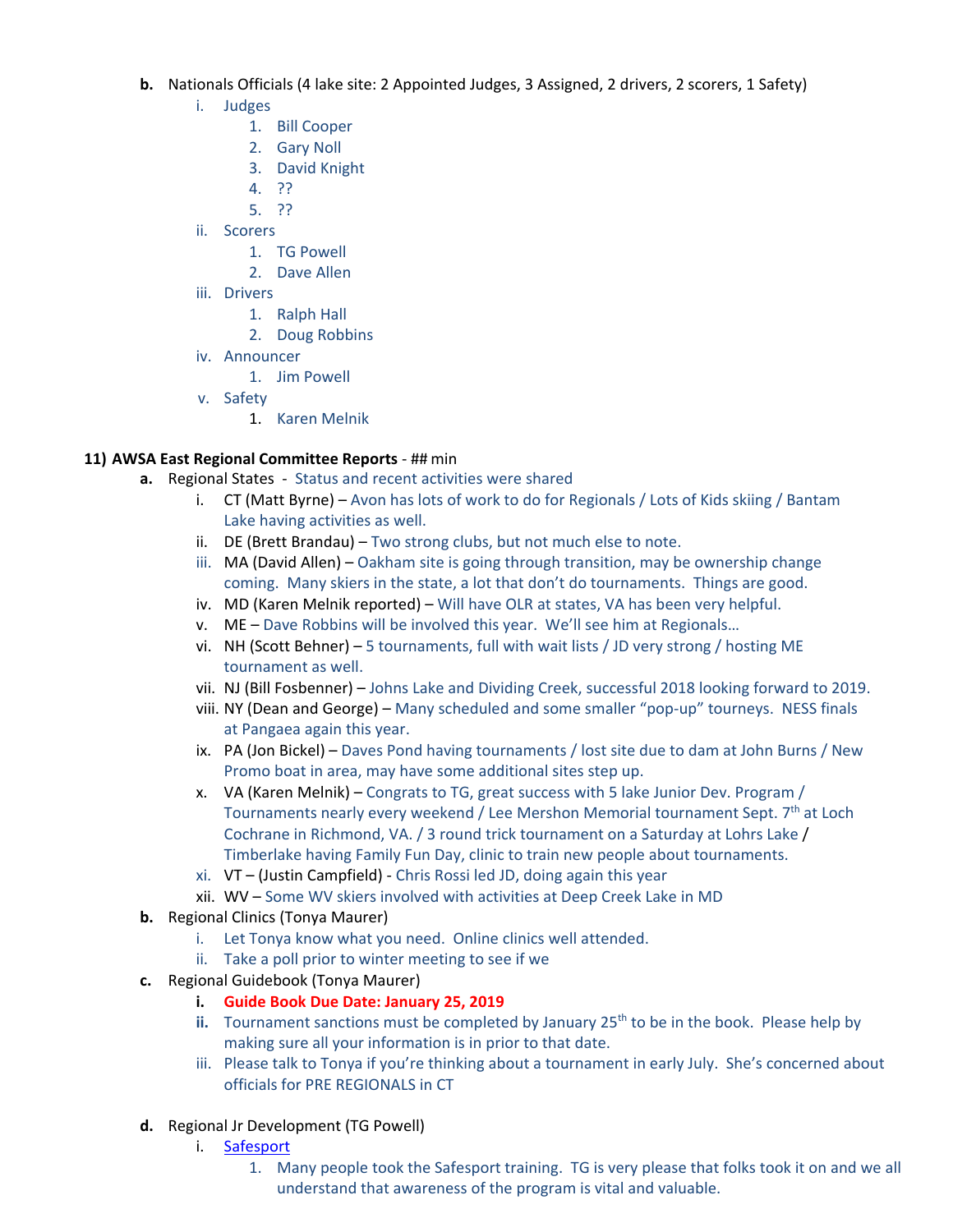- 2. Training is good for 2 years
- 3. Any new JD volunteers or coaches need to take the training for this year.
- ii. Regionals
	- 1. SuperBeast Challenge at Regionals this past year. Encouraged juniors to get more involved and help out. The passports and little prizes were a lot of fun for the kids.
	- 2. The Castle was a great time of fellowship for the juniors.
	- 3. The 2019 JD Regionals party looks to be awesome, Becky Bartlett will be overseeing JD activities at Regionals since TG will be Chief Scorer.
	- 4. Becky Bartlett is officially part of the JD Committee
	- 5. 6/23 6/27 Coble Ski School Eastern Region JD training
- iii. JD Clinics
	- 1. 5 JD clinics throughout the region this past year!
- **e.** Regional Nominating (Jean Giove stepping down after years of service. Thanks to Jean!)
	- i. Appointments to Nominating Committee
		- 1. Tonya Maurer (Chair)
		- 2. Jon Thacher
		- 3. John Polovich

# ii. Vote by members in attendance

- 1. Results: Unanimous approval for all Appointments
- **f.** Regional Records (Chip Shand)
	- i. Reminder to use form on website to submit regional records.
- **g.** Regional Search/Site (John Davis)
	- i. Jim Powell will work with John to form an expanded committee for a more organized and proactive approach to finding and developing sites.
	- ii. Tonya Maurer on committee.
- **h.** Regional Tournament Coordinator (Bill Fosbenner)
	- i. Pre-Regionals didn't make the sheet. Check USAWSWS
	- ii. Notify Bill and pay sanction asap if you are having a pop-up tourney.
	- iii. Sanction Fee \$125 to Region, \$175 to USAWSWS plus PayPal CC merchant fee.
- **i.** Regional AWSA Promotion and Outreach
	- i. Posting on website
		- 1. Leadership should all know how to log in and make a post on the site. Let Jim or Darlene know if you need help logging in.
	- ii. Darlene McCormick will continue to host the site as long as the funding for scoring system website helps to cover the cost. Otherwise we'd be looking at expense around \$300 for hosting.
	- iii. AWSAEAST.ORG needs a new web master as Darlene is stepping down. Please see Jim Powell if you are interested.
	- iv. Website and Social Media updates
		- 1. Make posts to website, add link to Facebook Page
			- https://www.facebook.com/groups/AWSA.East/
	- v. Outreach Committee (recommendations) I will also follow up with email blasts.
		- 1. Brett Brandau recommends the state council to post regularly regarding, results, records and things happening in their areas. Jim will follow up…
		- 2. Looking for a Web Leader…
	- vi. Tommy Harrington at AWSA and Scott at USAWSWS could really use a social content partner from each region if you can find someone who is willing to provide regional news and pics for AWSA's social media.

# **12) AWSA National Committees**

- **a.** Executive (Jim Powell)
	- i. New email communication through USA Water Ski Database
		- 1. Jon Thacher points out that this was voted on and passed at National BOD meeting 2 years ago.
	- ii. Emphasis on new tournament formats. ie Wednesday Ski Leagues
		- 1. Avon Summer Slalom League should go National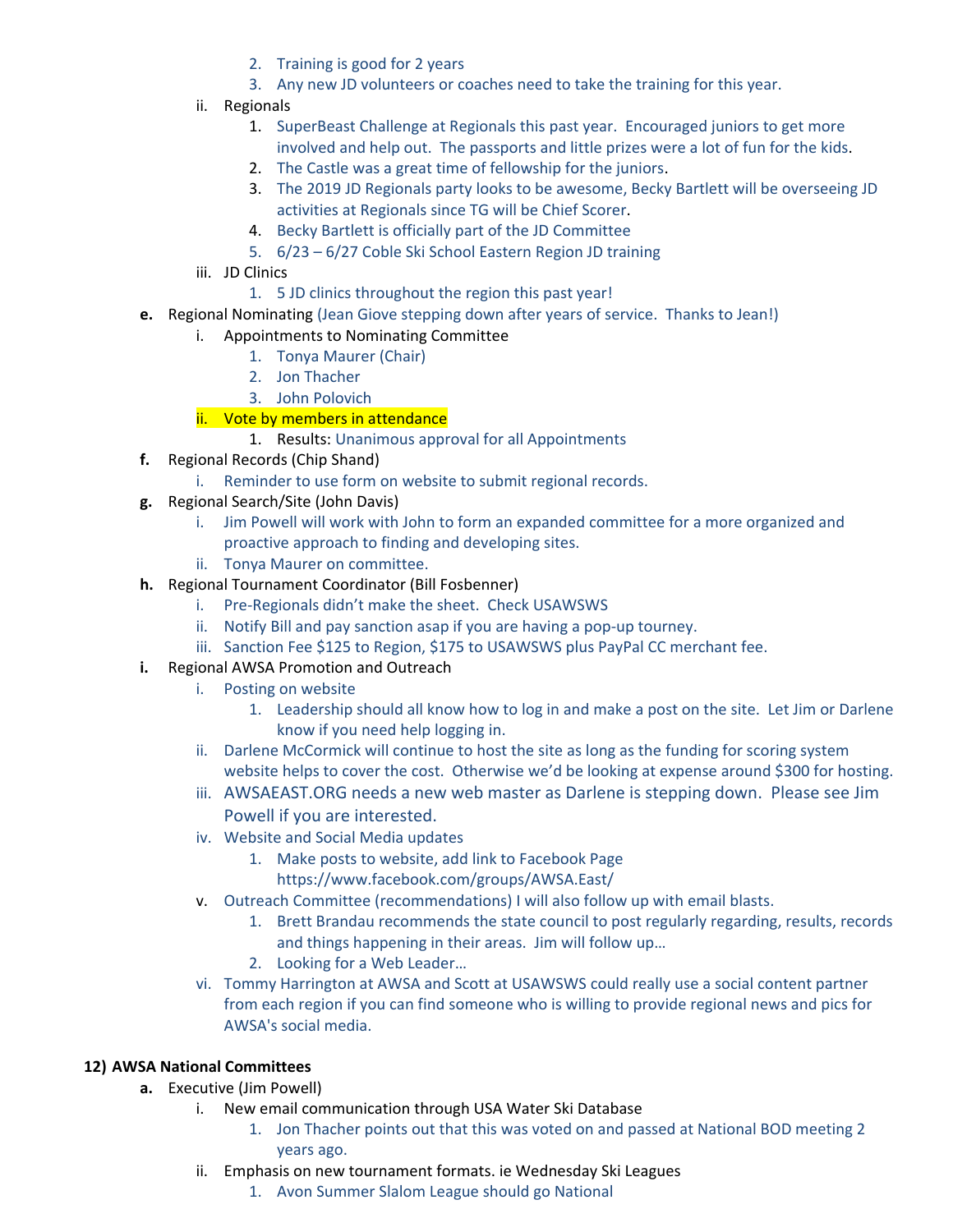- 2. NESS type series in other Regions
- 3. Jim Debella has 3 years of Wed. night Ski league. Virtual teams, updated every week, winning team takes the big prize. Many participants are "non-tournamant" skiers.
- 4. Alternatives can go into guidebook…
- 5. National Scoreboard that can be sorted in a variety of ways. Age, Skill level, Location, etc.
- iii. AMBASSADOR/WHERE2WATERSKI.COM
	- 1. Motion: that state and regional committee members should go to enter their information in the new web site as an ambassador: where2waterski.com and also consider putting their ski site information in. Motion passed.
- iv. USA-WSWS DIRECTOR SEATING Rethinking best Representation now that we have less than 5 seats.
	- 1. Karen suggests representation from Pres., Chair, and another leader from AWSA.
	- 2. Pat feels that vote at summer meeting would be last choice. Rotation would be preferred. Regional Reps would be knowledgeable and perfectly qualified.
	- 3. It was agreed that sending the AWSA President and then rotation of Regions would be a good way to select and fill three USA WSWS Directors.
- **b.** Awards (Hutch Haines) Slalom Skier of Year: Regina Jaquess | Trick Skier of the Year: Erika Lang | Jump Skier of the Year: Freddy Krueger | Overall Skier of the Year: Regina Jaquess | Junior Skier of the Year: Kennedy Hanson | Team of the Year: 35 and over Mens Team | Volunteer of the Year: Jeff Surdej | Athlete of the Year: Regina Jaquess.
- **c.** Boat Drivers (Al Harris)
	- i. Senior drivers should be making sure that at least one recording of their driving is getting uploaded for review by the driver committee. This should be occurring at all record tournaments already. Contact Al Harris if you have any questions. We need to have an increased emphasis on getting this done.
	- ii. Uploading end course video

Videos from all E/R record tournaments are already uploaded by tournament TC's, so those are handled. If a Senior Driver didn't drive in a record tournament, a video from a C tournament would suffice. But not all E/R lakes have an EC video setup and few hold record tournaments. The question for our committee is, should we accept for C tournaments, video that does not conform to the established quality standards to make it less of a burden to meet the requirement? If we did decide to accept lower quality videos for C tournaments, we should probably have them clearly labeled.

iii. Online Driver Clinics

There is a pretty strong desire for this, especially since online clinics for other officials seem to be well-received. Since our committee is now proposing dropping any requirement for physical boat driving at maintenance clinics, there is really nothing in the way of conducting maintenance clinics on line. I expect there will be increasing pressure for this from other regions as well.

- iv. Substituting a clinic for tournament driving credit This proposal was accepted in the meeting, but while we were discussing it, it occurred to me that when our committee talked about it, we said you could substitute one clinic for a tournament credit in a two-year period. What our committee didn't discuss was, for which of the three events? Should we allow substitution for all three, or just one and the individual chooses which one? We probably need to address this in the wording update for the Driver Policy Manual.
- v. Eastern Region stuff from last year In last year's ER Winter meeting, fast tracks were proposed for initial tricks qualification and maintenance, for drivers who already hold both Regular or Senior slalom and jump ratings. I passed this on to our committee last January and at the national Summer board meeting, Ham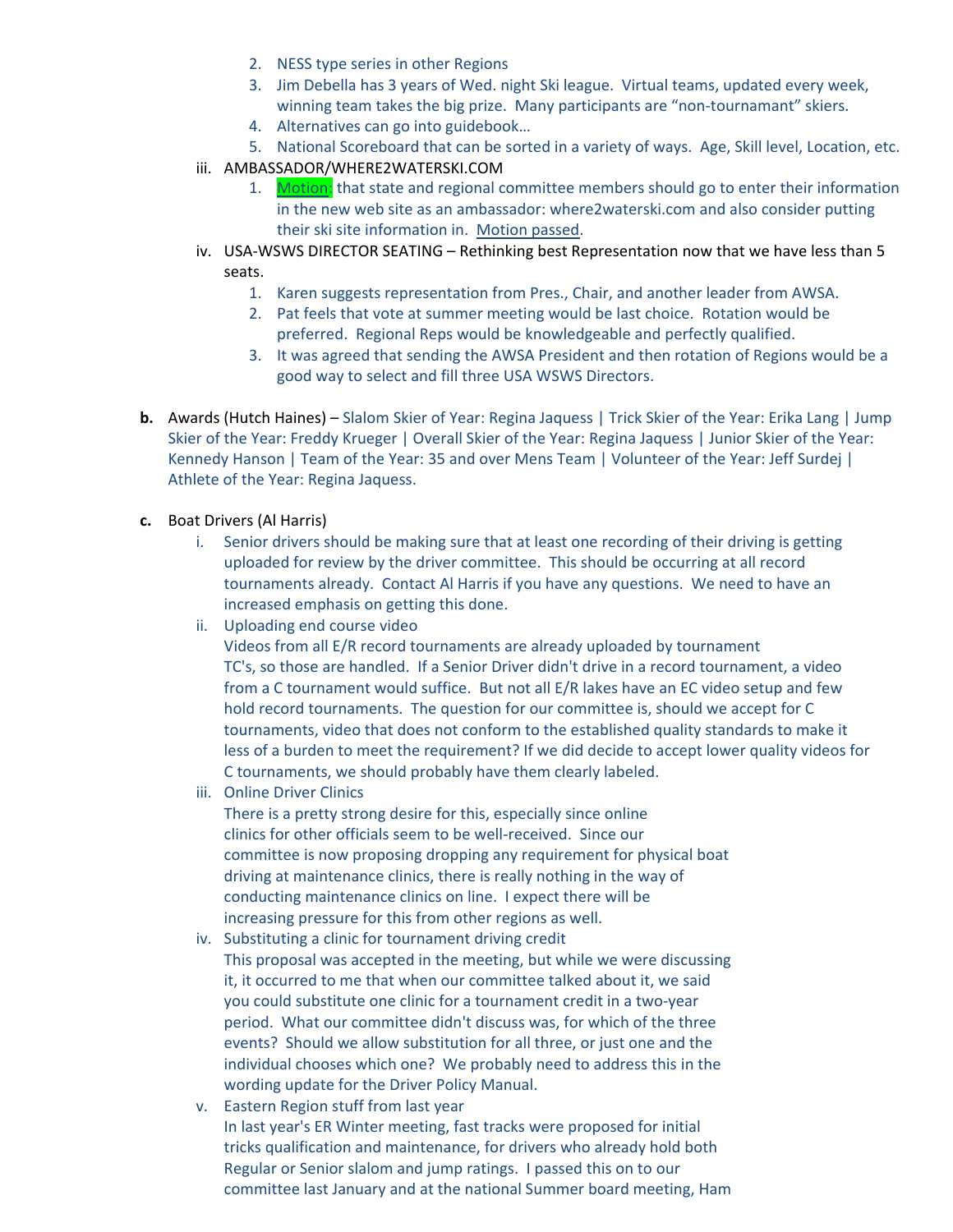said something about us working on it. But I don't recall our discussing it in our committee, so I don't know where we stand on it. In parts of ER geography we have difficulty getting adequate tricks drivers to tournaments, so this is an important request for ER. Just below, I'm quoting what ER proposed last January. "ER supports the idea of Reg and Sr 3 event drivers whose ratings are current for slalom and jump having their tricks ratings be treated as current if they have not had opportunity to drive the necessary events for maintenance."

- vi. ER also proposes that Reg or Sr drivers who do not have a tricks rating be allowed to fast track to it if they take the online training module for boat judging and take and pass the normal written and on water qualifying tests to become a tricks driver. They would just not need to meet the other prereq requirements. It is felt that this would help alleviate a shortage of drivers for tricks."
- **d.** By Laws (Amy Craig)
	- i. Amy looking to step down, Jim asked for recommendations.
- **e.** IAC (Doug Robbins, Hutch Haines)
	- i. Q&Ps are on website for over 35 PanAm Games.
	- ii. ER sent 4 Skiers to PanAm Games in Chile. All skied well, several Team Golds
		- 1. Emma Davis
		- 2. Blake Keller
		- 3. Quinn Haines
		- 4. Hutch Haines
	- iii. Thanks to the Region for reimbursement of airfare for our Team USA members.
	- iv. Thanks to Steve Lohr for the Team USA Uniforms!
	- v. Junior US Open to be held in Wisconsin for 2019 ER skiers should consider going.
		- 1. Boat Drivers wanted, good opportunity to gain experience in international comp.
- **f.** Judges & Scorers Qualifications (Dean Rudy)
	- i. **ACTION ITEMS:** The committee was asked to consider allowing the Collegiate Nationals tournament as credit toward upgrade to Senior Judge/Scorer. The current policy is not to include either Collegiate All-Starts or Nationals for aspiring Senior upgrades (see attached Policy Manual and Quantitative Requirements). Jeff Surdej shared a number of points about Collegiate Nationals with the committee for consideration of this change. The J&S committee supports this idea and recommends the BOD **APPROVE** allowing Collegiate Nationals (but not Regionals or All-Stars) as credit toward upgrade to Senior Judge/Scorer. **All were in agreement**
	- ii. Judging and Scoring Officials that work at a tournament and are qualified for multiple jobs can get credit for all jobs for which they're qualified. Officials should check in with the Scorer to get the information in.
	- iii. Rule changed so that you need to have 8 events within a 4 year period, rather than 4 events in a two year period.
	- iv. Aspiring Judges and Scorers can now use a clinic as one of their required events.
- **g.** Safety (Pat Byrne) Nothing to report.
- **h.** Seeding (P&P 4.1.1 Approval of Records)
	- i. Motion: Policies & Procedures should be updated to reflect that records will be approved and kept by Tech Committee. Motion passed.
- **i.** Skiers Qualification (Dana Hinman)
	- **C. RATING PERCENTAGE FOR LEVEL 9 (OPTIONAL OPEN/MASTERS)**  The ratings are set to include skiers in the 93rd percentile of the total M1/W1/M2/W2/OM/OW and M3/W3/M4/W4/MM/MW skiing population or as described below: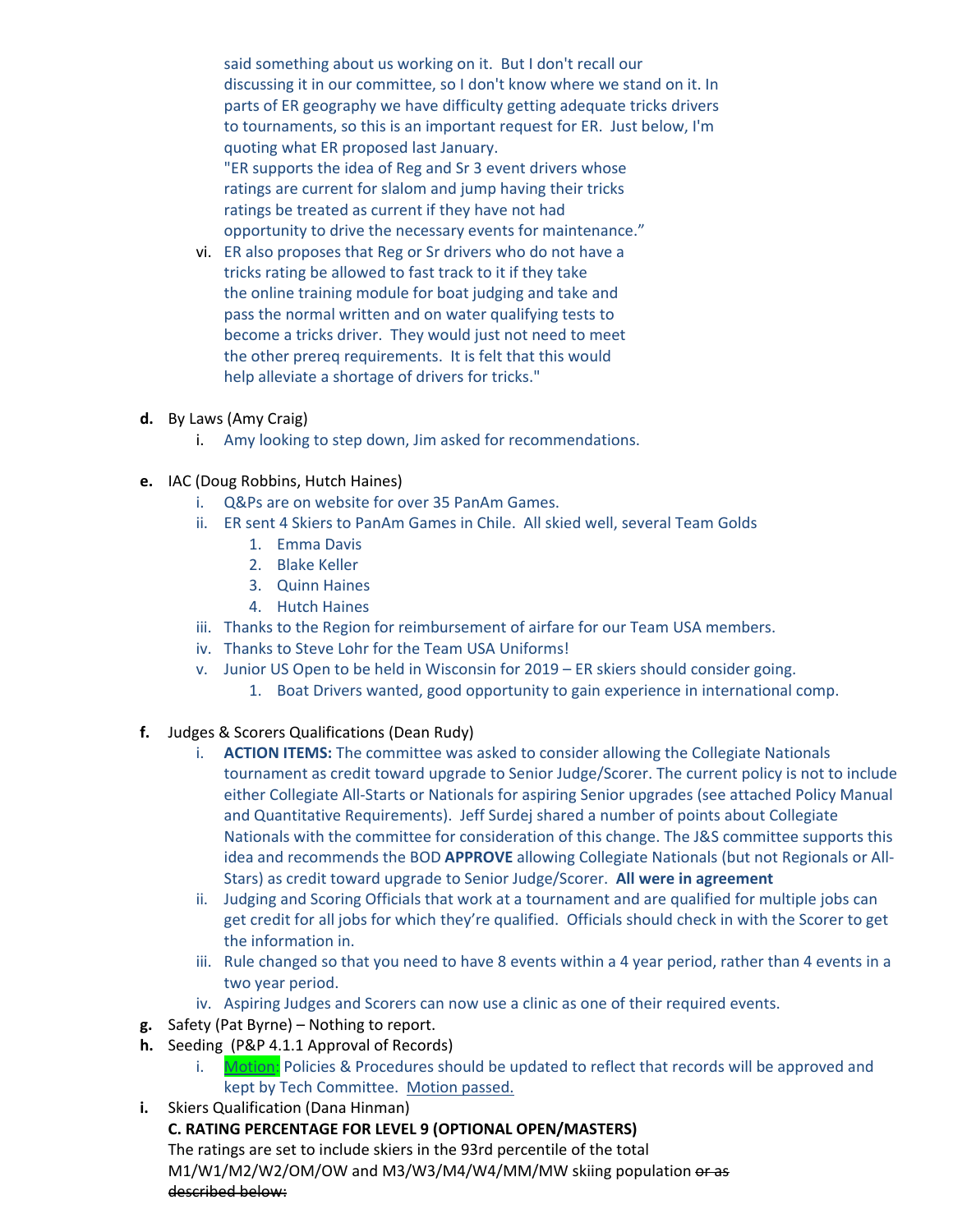1. for men in jumping:

- 5.5' Ranking, 93rd percentile of M1 & M2

- 6' rating, twelve feet is added to the 5.5' rating

- 5'/35.4mph Ranking, 93rd percentile of all those jumping at 5'/35.4mph

- for ratings at lower speeds, eight feet is subtracted for each 2mph decrease

- the 5.5'/31.7 mph rating, twelve feet is added to that for 5'/31.7 mph

2. for women in jumping:

- 5'/33.6 Ranking, 93rd percentile of W1 & W2

- for ratings at lower speeds, eight feet is subtracted for each 2mph decrease - the 33.6mph/5.5' rating, twelve feet is added to that for 33.6mph/5'

#### **D. RATING PERCENTAGE FOR LEVEL 10 (MANDATORY OPEN/MASTERS)**

Set each year by SQC, current L10 ratings are:

OMS-2@41

#### OWS-5.5@38

#### MMS-2 @41

All remaining events and divisions due not have an L10 in 2019 due to lack of 5 skiers meeting the minimum rating.

**E. Time Frames**The above ratings and cutoff levels will be based on the previous year ski data and will be proposed each summer meeting to be effective at the following ski year. For example, 2016 year data will be used to determine the 2018 ski year Qualifications and will be presented at the 2018 summer meeting.

- **j.** Technical (Chip Shand)
	- i. Are any sites in the ER still using the Johnson metering system?
	- ii. NO

#### **k.** Tow boats (Brett Brandau)

- **i. Thanks to Doug Robbins for 17 years on the Tow Boat Committee!**
- ii. All major manufacturers brought boats for testing. New Nautique 200 is still an approved boat. However, the 2019 will be the Promo Boat and be used at Regionals and Nationals.
- iii. Promotional Boat Availability: It was brought up again, as in past years, that we do not have enough traveling promotional boats available. After a discussion the following motion made:
- iv. Motion: **Add to P&P** Each boat manufacturer must pull at least 20% of the east's tournaments in order for that boat brand to be used at our ER regional tournament. It was moved that we raise that percentage to 40% starting with the qualifications for the 2020 regionals. Motion passed (13/0)
- v. We need better data on which tournaments are being pulled by promo vs. old boats.
- vi. When you sanction your tournament, click the link to request a promo boat for your tournament.
- **l.** Waterways (Amy Craig) Nothing to report

#### **13) AWSA President Message -** Jim shared priorities and news items including:

- **a.** Let Ron Koenig know if National Boat Auction is a good idea. How to make it work?
- **b.** Virtual Slalom Ski app
	- i. Go to the App Store on your iPhone and download to play
	- ii. AWSA Funded the app
	- iii. Rate the app and send feedback
		- 1. Virtual Slalom Ski app. AWSA has invested in this application and Jim encourages all eastern regional skiers to try the application and more importantly to give it a 5 start rating in order to help promote our sport.
	- iv. AWSA has received a contact list of over 600 people from the app so far
- **c.** Target those that are not renewing and alumni skiers.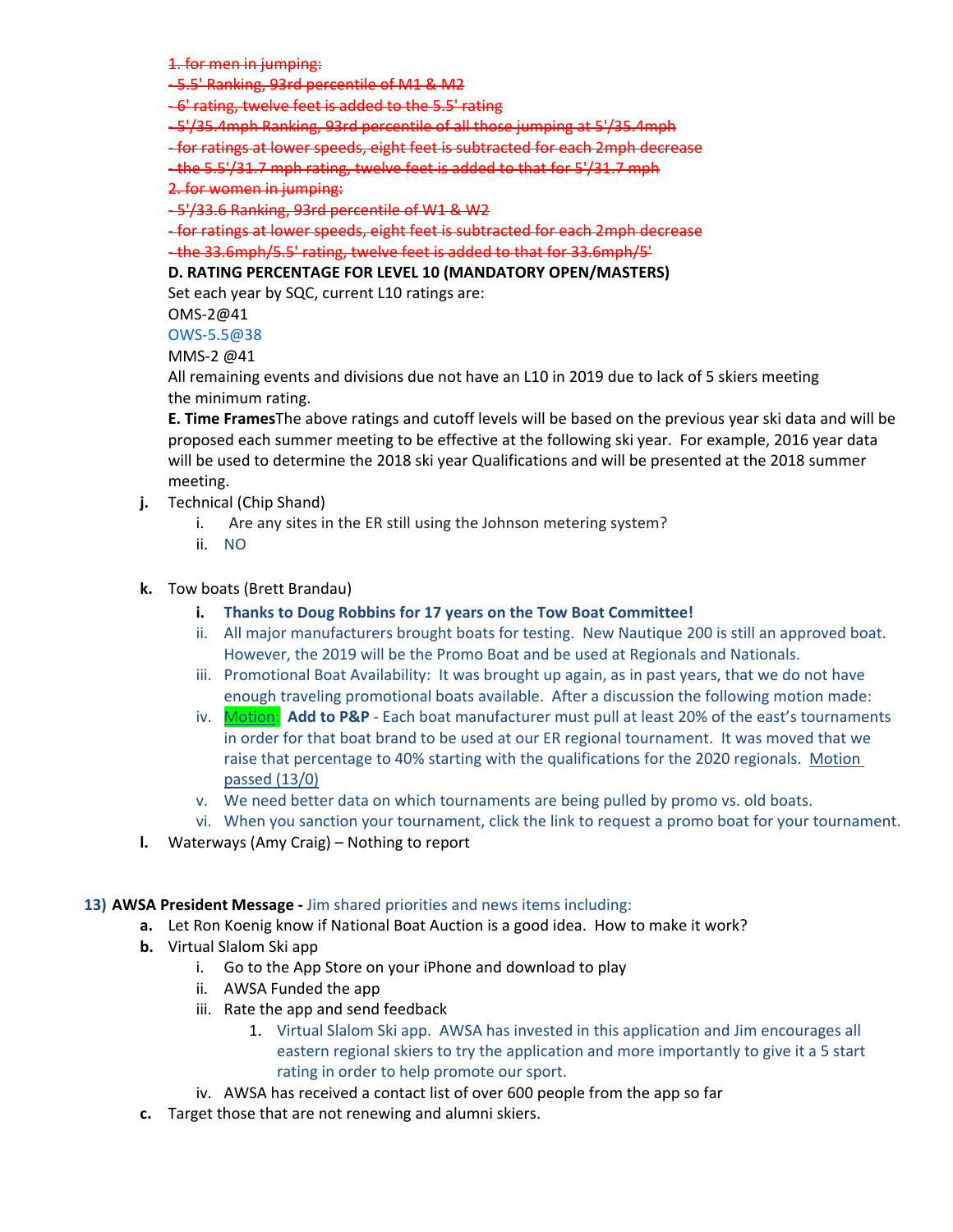## **14) AWSA Executive Item:** (Jim Powell)

- **a. AWSA Executive Item: Teams @ Regionals/Nationals**
	- i. 2019 Teams
		- 1. Who will run team skiing in the region (team commissioner) Becky Bartlett
		- 2. What teams will make up the region (states/Areas, etc.) TBD
		- 3. Who will captain each of those teams TBD

# **15) AWSA/USA Water Ski Executive Items** (Doug Robbins)

- **a.** Nate Boudreaux new Exec. Director of USA WSWS Marketing background forward thinking…
- **b.** WSDA (disabled water sports) is now USA Adaptive Water Ski and Wake Sports
- **c.** Foreign boat drivers must have an MVR background check in order to drive at USAWSWS tournament.
- **d.** Water Skier Mag, now 4 quarterly issues rather than 6
- **e.** New Sanction Fee for all but GR go up by \$25
- **f.** Sanctioned Practice fee will be \$50 per year for club practices
- **g.** New USA WSWS Membership Fee
- **h.** Guide Book Update
	- i. USA WSWS is phasing out there funding for the Regional Guidebooks
		- 1. In 2019 USA WSWS will cover \$3,000 toward cost of the guidebook. Expected cost to ER around \$900.
		- 2. In 2020 USA WSWS will cover \$1,500 toward cost of the guidebook. Expected cost to ER around \$2,400+
		- 3. In 2021 there will be no funding provided. Expected cost to ER around \$3,900+
- **i.** USA-WS Technology Systems Overhaul, analysis taking place over the next year.
- **16) AWSA Board Meeting January 26,2019** Agenda found here http://www.awsaeast.org/awsa-board-packagejan2019/
- **17) Regional Recommendations for AWSA Meeting** (non-rule related) Jim will prepare formal written recommendations to deliver at the AWSA National Winter Meeting.
	- **a.** EVP: Provide the Access to member contact information in the EVP's Region
	- **b.** EVP: Motion to convert the assistant judge/scorer/driver to an on-line entry process no more paper or PDFs
	- **c.** EVP: Motion to convert the clinic registration form into an excel version that can be easily uploaded to the 'database' – reduce effort at HQ
		- i. Not only the excel sheet but anything to do with drivers clinics and drivers testing should be automated / entered by computer as well.
	- **d.** From Corey Vaughn USA Waterski explore an online way to collect State Federation dues.
	- **e.** Increase the number of required pulls by boat manufacturers per region to qualify for participation at the AWSA Nationals. Currently 20%, to be increased to 40% starting with the 2020 Nationals.
	- **f.** Develop a virtual drivers clinic similar to the Judging and Scoring clinics
	- **g.** Fast track drivers that wish to obtain a Regular Trick Driver rating. If the driver is already a Senior Slalom and Senior Jump Driver, they should be able to take the online trick training and test to become Regular Trick.

# **18) The EVP Awards** (time permitting)

- **a. Super Beast Award** presented to the young adult that has shown the highest level of volunteerism through the season or at the Eastern Regional Tournament. Need not be an AWSA official.
	- i. 2017 Award winners
		- 1. Stephanie Shand
		- 2. Marissa Shand
		- 3. Shayne Rudy
		- 4. Kacy Craig
	- ii. At the 2018 Regionals, more than 30 juniors participated in the "Super Beast Challenge". These young folks helped out in a variety of ways during the tournament and received recognition.
	- iii. 2018 Super Beast Award Winners
		- **1. John O'Brien**
		- **2. Makenzie Frederick**